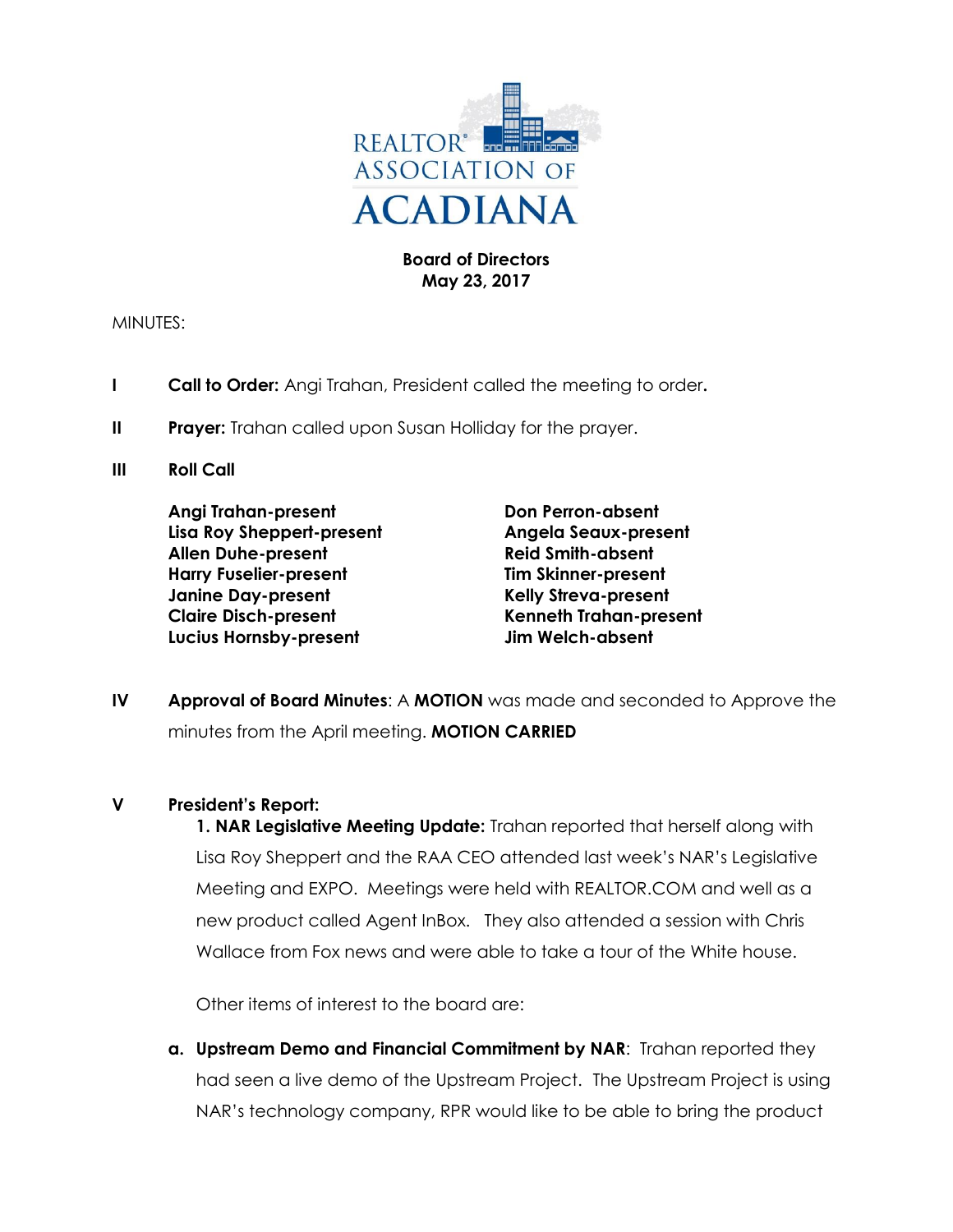to market as fast as possible and will be requesting all MLS's to send a feed to Upstream on behalf of their Broker members.

The meeting ended with the NAR Executive Committee requesting 1.5 million dollars in the 2017-2018 budget to pay for administrative costs for Upstream and then giving them a loan of another 7.5 million in product development. These expenditures were approved at the NAR meeting on Saturday.

- **b. Louisiana REALTORS® Legislative Crawfish Boil**: Trahan reported Louisiana REALTORS® hosted a crawfish boil event for members from Louisiana to engage with our Louisiana Delegation. Congressmen: Clay Higgins, Steve Scalise, Garret Graces and Ralph Abraham attended as well as Senator John Kennedy.
- **c. MLS change to mandate broker Attribution through IDX:** Trahan stated the NAR MLS Policy Committee removed the optional portion in the IDX policy relating to Broker Attribution. Broker Attribution will now be mandated in IDX. Trahan noted this new rule change will affect RAA Brokers. Susan and Mary will work with the MLS committee to ensure compliance.

d. **NAR announcement of new member benefit**: Finally, Trahan reported that NAR has announced it will offer all REALTOR® members free websites thru a company called Placester. The staff with be gathering information on this new member benefit to promote within RAA.

**2. Grievance Committee Appeal:** Trahan reported the Board of Directors needed to hear an appeal of a decision made by the Grievance Committee.The case involves the following two brokerages: Keller William and Coldwell Banker. As such every board member who is affiliated with these two firms will not be allowed to participate in the appeal. Since Trahan is with Coldwell Banker she will be recusing herself from the process and the RAA President Elect, Lisa Roy Sheppert will chair the appeal hearing. The remaining board members who were not recused decided to hold a special meeting to hear the appeal on Thursday, June  $1<sup>st</sup>$  at 1:30pm at the RAA Office.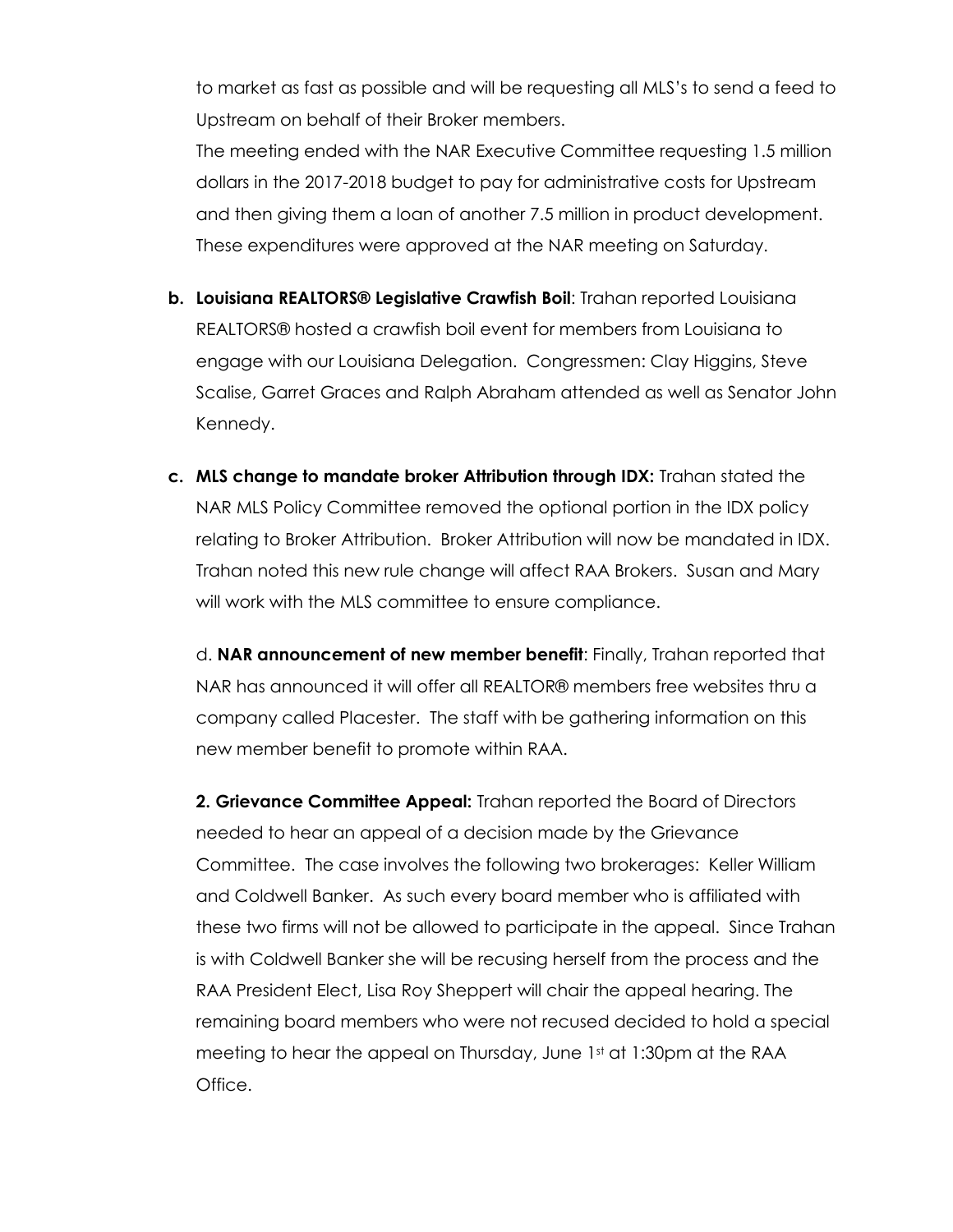**3. Nominating Committee Appointment:** Trahan referred board members to the attached section of the RAA By-laws as it relates to forming a Nominating Committee and the election process. The Executive Team has put forth the following names to serve on the 2018 Nominating Committee: Lisa Sheppert, Chair, David Gleason, Matt Andrus, Emily Babineaux and Reid Smith. A **MOTION** was made and seconded to approve the recommend slate of the Executive Committee to for the 2018 Nominating Committee. **MOTION CARRIED**

Trahan then stated the Executive Committee was recommending the following people to serve on the 2018 election Committee: Cindy Herring, Kimberley LaFleur and Ken Simeral.

A **MOTION** was made and seconded to approve these recommend names for the 2018 Election Committee. **MOTION CARRIED**

Trahan then reviewed with members of the board the Election timeline for the 2018 election.

A **MOTION** was made and seconded to approve the 2018 Election timeline as presented. **MOTION CARRIED**

**4. RAA Events Update:** Trahan stated that since the April board meeting there had been several events and she provided the board with a brief update on each one.

- **1. ACPAT Auction:** Was successful featuring about 80 attendees and raised over \$25,000.
- **2. Louisiana REALTORS® Legislative Meetings:** Was held May 2nd-4th in Baton Rouge. RAA had 44 people ride the bus and another 15-20 went on their own either due to their position with LR or drove in for the day.
- **3. RPR Broker Meeting:** Had approximately 50 people in attendance and the Task Force is recommending that the board sign a contract with RPR.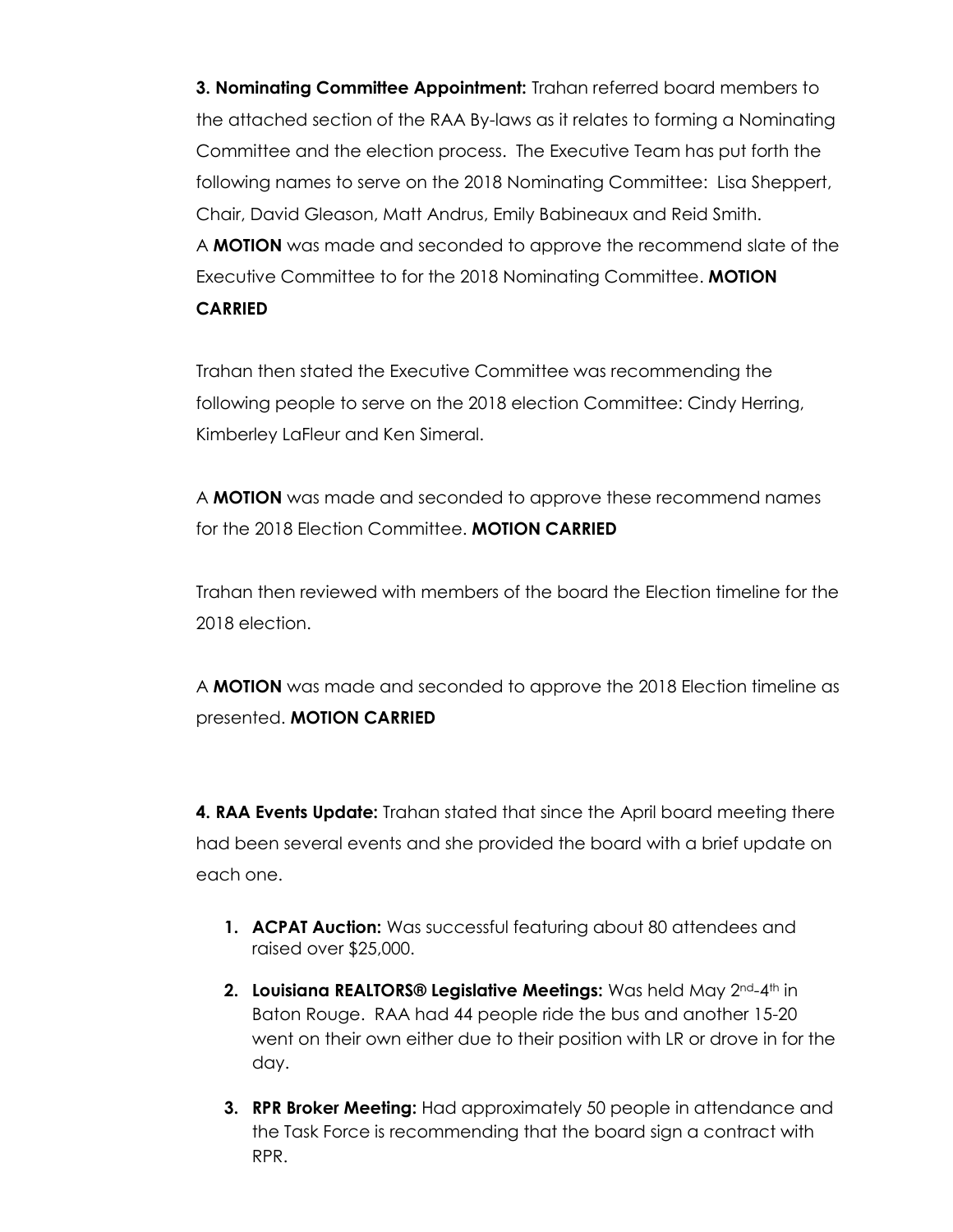- **4. Affiliate Appreciation Luncheon:** Huge Turn-out with 150 members attending. Trahan thanked the board members for their support of the event.
- **5. LREC Breakfast:** Approximately 100 members attended. Program lasted longer than expected due to the volume of questions asked.

Discussing the above events a board member inquired about the staff time allocated to these events and if any overtime was accrued. The CEO reported that overtime was accrued by two staff members for the PAT Auction.

A **MOTION** was made and seconded to request repayment for the staff overtime from Louisiana REALTORS®. **MOTION CARRIED**

**5. NAR Mandated By-Law Change/ Update:** Trahan reported that in the CEO's beginning process for Core Standards certification for the year she became aware of two NAR mandated By-Law changes that needed to be approved. Included in the boards packet is also Article XVI the Amendment section of the RAA by-Laws which authorizes the board of directors to approve bylaw changes which are mandated by NAR.

Susan has also included the RAA By-Laws which states that the RAA board is authorized to approve NAR mandated changes to our By-Laws. These do not have to be sent to or voted on by the membership since they come directly from NAR and are mandated.

A **MOTION** was made and seconded to approve the two NAR mandated By-Law Changes regarding Article V, Section Code of Ethics Training and Article VI, Section 5of the Model Board By-Laws. **MOTION CARRIED**

**6. Update on meeting with Bayou Board of REALTORS®:** Trahan reported that herself and other members of the Executive Committee had approached leaders of the Bayou Board of REALTORS® to offer them the opportunity to purchase MLS services from RAA. A follow up written proposal and a request for another face to face meeting was sent. As of the board meeting time, the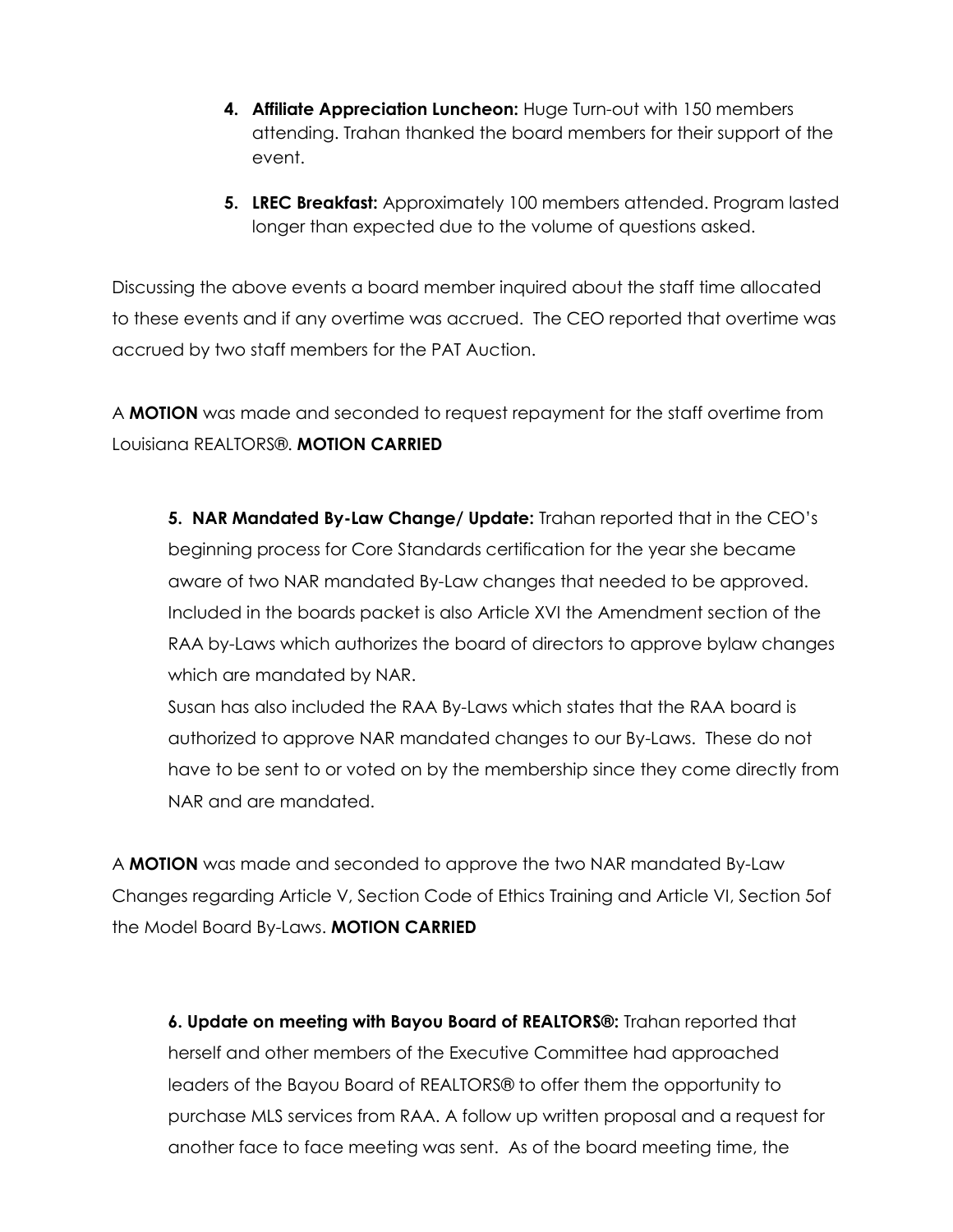Bayou Board has only acknowledged receipt of the proposal via their MLS staff person and we have heard nothing further.

## **VI Committee Reports:**

a. **MLS:** Mary Sliman reported for Don Perron. She reviewed with the board the minutes from the April board meeting which included a recommendation to enter into a contract with RPR.

A **MOTION** was made and seconded to approve the MLS Minutes as presented. **MOTION CARRIED**

A **MOTION** was made and seconded to grant the President and the CEO the authority to work with the RPR Task force to finalize and sign the RPR agreement. **MOTION CARRIED**

b. **RCA:** Tim Skinner reported on the recent happening within the RCA.

A **MOTION** was made and seconded to accept the RCA minutes and Skinner's report. **MOTION CARRIED**

c. **YPN**: Lisa Sheppert reported on the recent YPN minutes noting the section was holding a Trivia Night this Thursday and a summer series of education opportunities for YPN members.

A **MOTION** was made and seconded to approve the YPN minutes. **MOTION CARRIED**

**VII Treasurer's Report:** Fuselier reported the current membership is 1465 including 20 new members to date for May. The Prudential account is \$776,849.15 which includes the deposit of the 2016 profits the board recommended at their March meeting. He referred board members to the Budget versus Actuals noting there was nothing out of the ordinary and opened the meeting for questions. He reported on Thursday of this week the Finance Committee will meet with our CPA, Ms. Pam Bonin with Darnall,